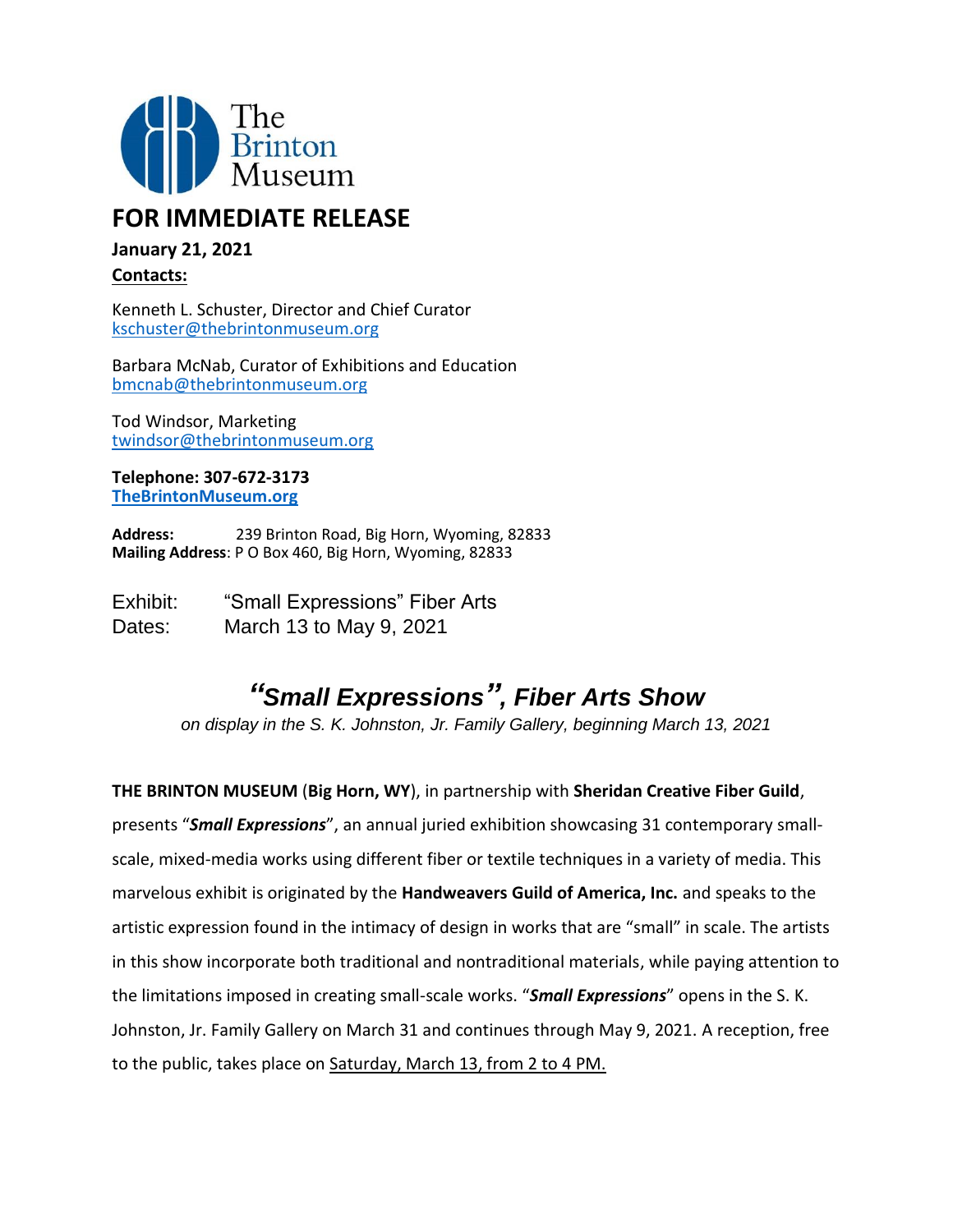## Participating artists in the Handweavers Guild of America, Inc. juried show:

| Jackie Abrams               | Sylvie Alusitz           |
|-----------------------------|--------------------------|
| Linda Barlow                | Loren Batt               |
| Julie Blackstone            | Danielle Bodine          |
| Honore Buckley              | Nicole Bunting           |
| Cathey Byrd                 | Cael Chappell            |
| Soude Dadras                | Vicki Essig              |
| Jean Fausser                | Danielle Gumbin          |
| Ayelet Lindenstrauss Larsen | Sungji Lee               |
| Pamela MacGregor            | Elaine Maisel            |
| Saberah Malik               | Rebecca McEntee          |
| Michelle McGraw             | Rebecca Mezoff           |
| Nancy Middlebrook           | <b>Christine Miller</b>  |
| Diane Mularz                | Tea Okropiridze          |
| Sariah Park                 | <b>Margaret Phillips</b> |
| Mary Ruth Smith             | Kathe Todd-Hooker        |
| Peggy Wiedemann             |                          |

An exhibit of small-scale fiber art by local members of the **Creative Fiber Guild in Sheridan** accompanies this show and includes original works by guild members ranging from elementary school age to seniors, a testament that weaving is an art open to persons of all ages.

## Participating artists from Wyoming:

Cheri Shelp Christine Robason Samantha Robason Kim Elise Taylor Shelly Jelly Ann Pryde Paulette Kucera Karen Binder Ann Arndt

Workshops: The Creative Fiber Guild will host both adult and children's workshops on **Beginning Rigid Heddle** and **Kids Weaving Workshops** at The Brinton Museum. The Beginning Rigid Heddle Class is taught by Deb Essen of DJE Handwovens in Montana, and takes place at on March 27 and March 28. Two children's weaving workshops on paper weaving and mini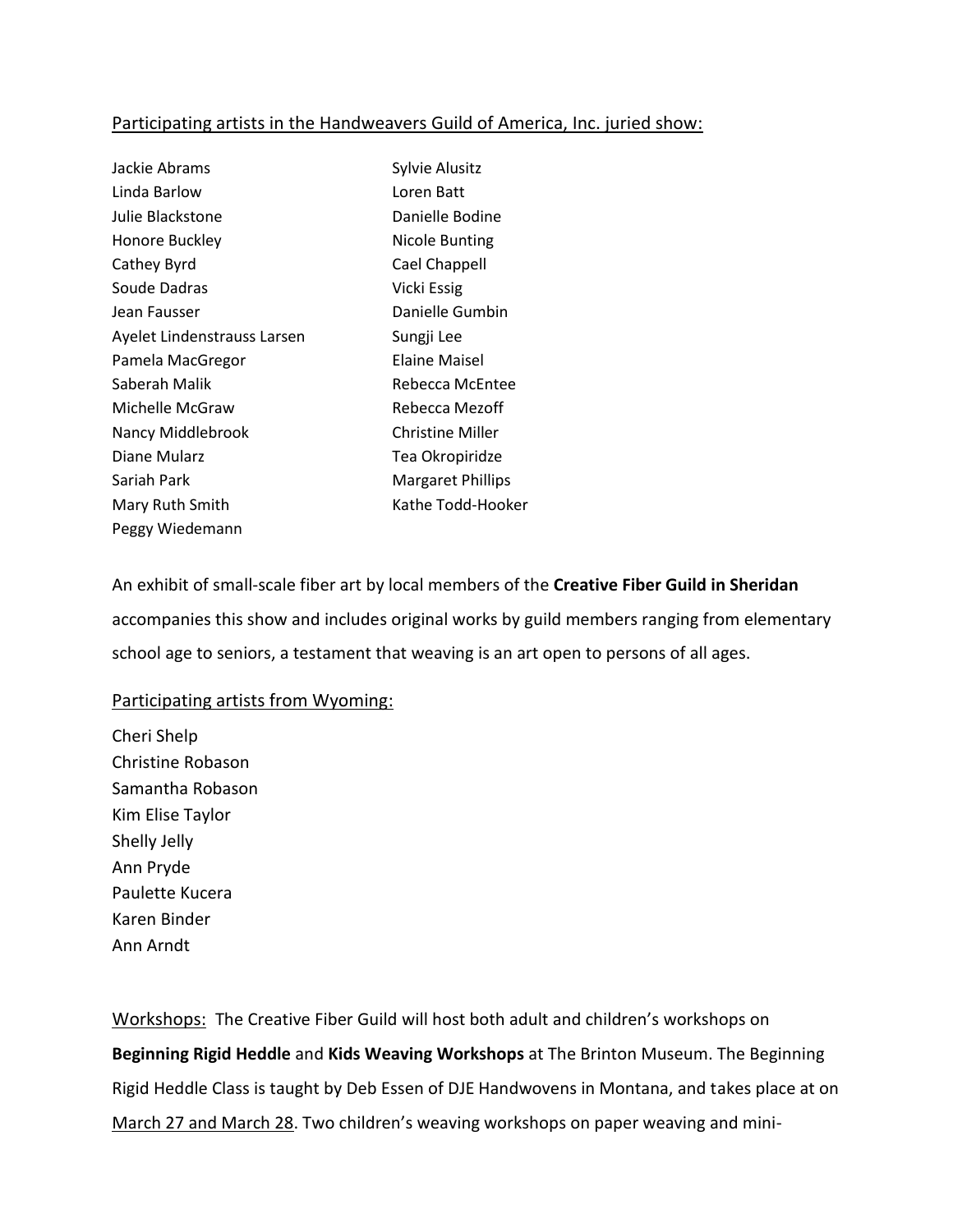tapestry weaving on a cardboard loom take place on April 17 and are taught by Ann Arndt of Sheridan. For information and how to register for a workshop, contact Donna Stubbs at The Fiber House at 307-673-0383.

About the Handweavers Guild of America, Inc.: Founded in 1969, The Handweavers Guild of America, Inc. is a nonprofit association of fiber artists with the mission to educate, support and inspire the fiber arts community. Its programming includes *Convergence*, a biennial international fiber art conference; a quarterly publication of *Shuttle Spindle & Dyepot* magazine; *Small Expressions*, an annual juried exhibit of small-scale works, a certification program (COE) in the art disciplines of handweaving, handspinning, dyeing and basketmaking; a scholarship fund, and more. Additional information about the Handweavers Guild of America, Inc. is available at WeaveSpinDye.org

About The Brinton Museum: Founded in 1960, The Brinton Museum is a fine arts institution devoted to preserving the art and history of the West. Located on the historic Quarter Circle Ă Ranch in the foothills of the majestic Bighorn Mountains, it features 19th, 20th and 21st century American and Indian Art in a historic Western setting. Museum admission for 2021 is FREE made possible by a donation from First Interstate Bank of Sheridan.

Images - Handweavers Guild of America, Inc. exhibit art:



 *Woven Vessel 3*, by Sylvie Alusitz, 5" x 4" Photo: Elizabeth Torgerson-Lamark